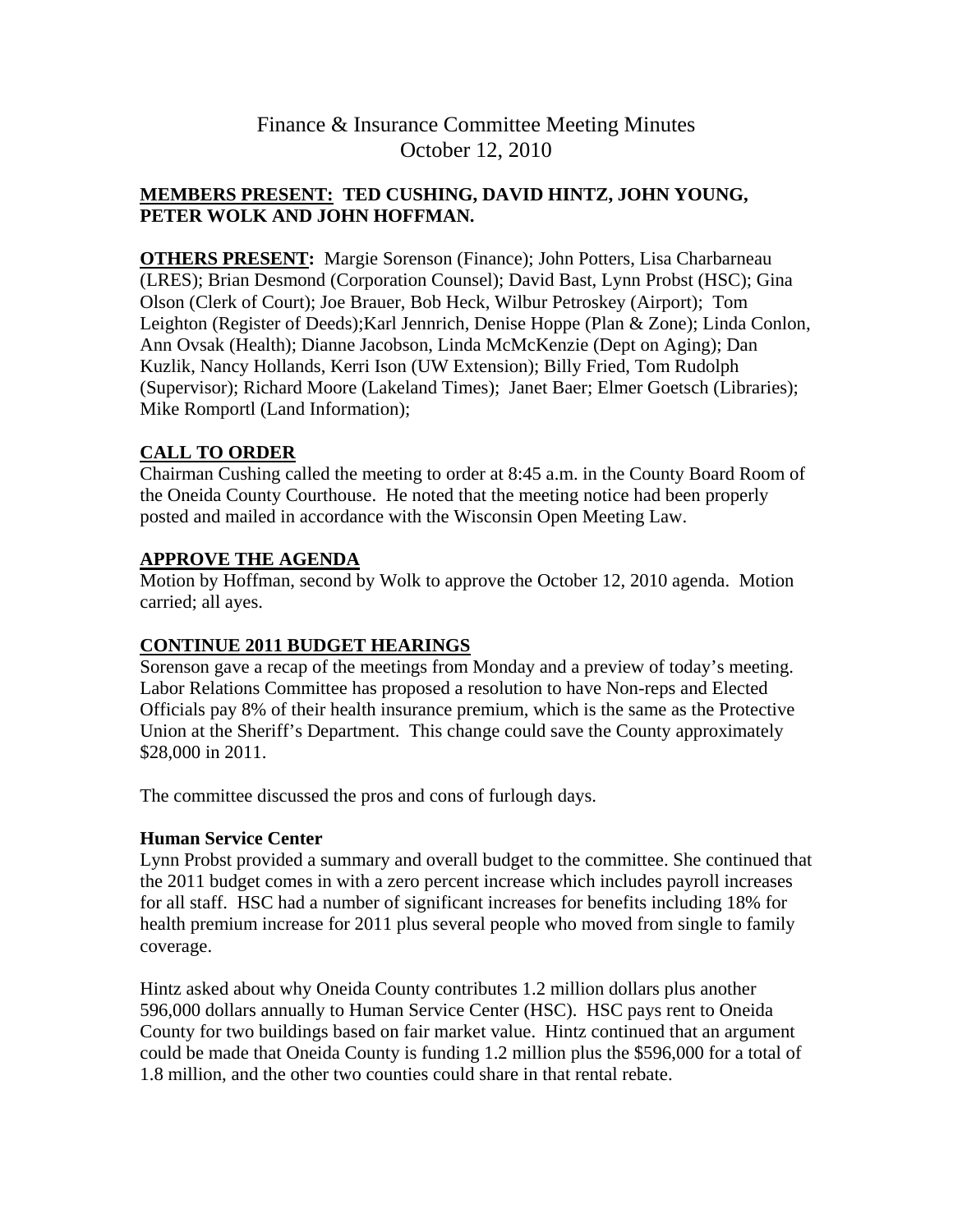Young clarified that Hintz was not saying to reduce the funding by \$596,000; he was saying that the other two counties should participate.

Hintz responded that was correct. HSC should make people clear on this issue, that Oneida County pays 1.2 million plus another .6million as well.

Probst told the committee this came about to have a more reasonable rate for rent. She continued that rent is charged to each program and then billed out to get a higher billing number. She told the committee that the amount is a wash on the Oneida County budget.

Sorenson explained that the rent is considered income. She continued that the \$596,000 is in the Oneida County budget both as an expenditure and revenue. All three counties are renting the building. All three should share in the cost of the rent.

Cushing stated that should anything happen to the HSC, the building comes back to Oneida County. He continued that the County should be doing maintenance on these buildings as they are county property. Cushing stated that he couldn't believe that the HSC could come in with a zero percent increase including wages. Cushing stated that HSC had eliminated the director at Koinonia and offered to combine AODA with Mental Health and told the two staff members if they would take over the duties they would be rewarded accordingly. These staff members weren't rewarded accordingly and now HSC has lost the employees. HSC had a Personnel Committee meeting and reviewed the job descriptions of the positions and updated wages according to the added duties and responsibilities. \$9720 is Oneida County's portion for the increase in the position salaries. Cushing stated that he doesn't know how to ask HSCto take any more out of their budget.

Hintz stated that he is very impressed by HSC and the work that they do. He continued that he wants to make sure Oneida County understands what they are paying for. The other two counties keep saying they are broke and have no more money. He continued that they are our partners in this facility. He continued that what troubles him is that the other two counties should pay their fair share.

Hoffman stated that HSC has continued to be squeezed over time. HSC has been trying to live up to guidelines in the study. He continued that there is no place to make additional cuts to this budget. He stated that he agrees with coming up with the additional monies for the reclassification of the two positions.

Young asked what happens if the other two counties don't come up with the money

Sorenson stated that Oneida County wouldn't pay if the other two counties do not come up with the money.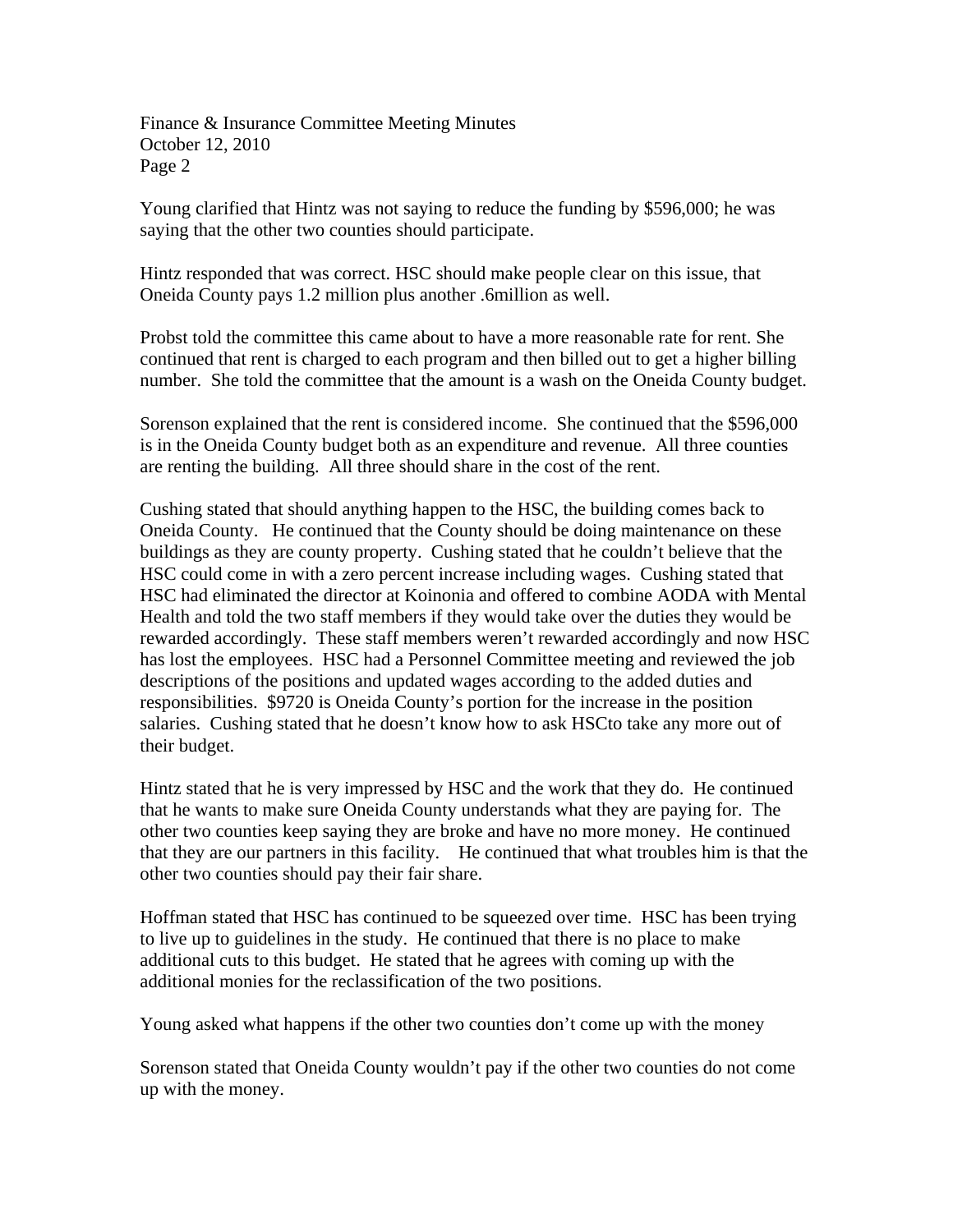Bast told the committee that the Northwoods Guidance Center is very unusual at HSC. He explained that it is very expensive to operate the way it is set up right now and needs to be corrected. He continued that Koinonia is a large problem. Benefit for tri county area is that we don't have to send people to other places for treatment and needs to become a multipurpose facility. He continued that all options need to be looked at. There is a need to help our neighbors in this community.

Motion by Hoffman, second by Cushing to accept the Human Service Center budget for 2011 as presented, to include an additional \$9720 for the reclassification of two positions and forward on to the County Board. Motion carried; all ayes.

#### **Clerk of Court**

Gina Olson presented the 2011 Clerk of Court budget reflecting the required 5% decrease.

Motion by Hoffman, second by Wolk to approve the Clerk of Court budget as presented and forward to the County Board. Motion carried; all ayes.

#### **Corporation Counsel**

Cushing asked Desmond if he could reduce his budget by an additional one thousand four hundred seventy-two dollars.

Desmond responded that he could make the numbers do what the county wants, but he is not sure it is realistic.

Motion by Hoffman, second by Hintz to approve the Corporation Counsel budget as presented and forward it on to the County Board for consideration. Motion defeated; Cushing, Young, Hintz voting nay, Hoffman and Wolk voting aye.

Cushing stated that the committee is asking everyone for another 5% reduction.

Desmond told the committee if they remove \$1000 from the paper service line item and the department needs the money, he will have to go to the contingency fund.

Cushing suggested \$500 less in printing and \$500 less in paper service for a total reduction of \$1000.

Desmond said he could live with that.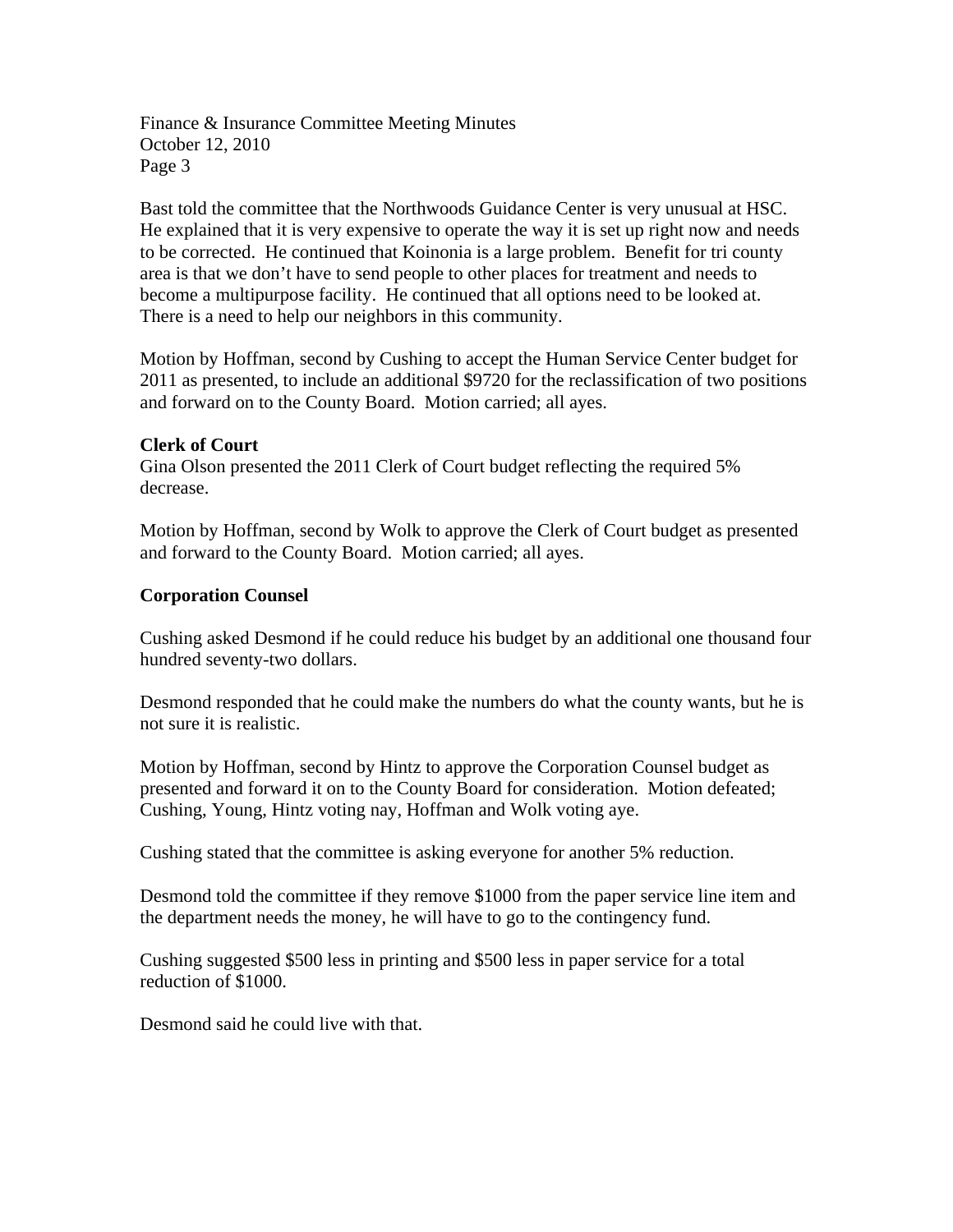Motion by Young, second by Cushing to reduce the Corporation Counsel budget by \$500 in printing and duplication and \$500 in paper service and to forward on to the County Board. Motion carried; all ayes.

#### **Airport**

Heck stated that the airport has done well. Over 200,000 people use the airport per year. He continued that airports build cities, cities don't build airports. He stated that the budget request is unchanged from 2010.

Brauer told the committee that the airport is hard pressed to reduce services that are mandated by the Federal Aviation Administration. He continued that the budget is constantly being squeezed with increase in insurance and utilities. We have reduced marketing and training to bare bones as required by FAA. He stated that the airport did reduce the expense side of the budget by 5%. Original request was \$163,500 now down to \$155,000.

Motion by Cushing, second by Young to accept the budget for the Airport at the level of \$155,000 and forward on to the County Board. Motion carried; all ayes.

#### **General Obligation Debt Off set**

Sorenson explained that General Obligation Debt says you shall levy a tax. The County levies a tax for debt service. The debt service we have is the Human Service Center loan, Highway construction and capital projects, payment of prior service liability to Wisconsin Retirement System had 8% interest tied to it. The County borrowed to get tax exempt debt, then the money levied for those items will be used to payoff the debt. She continued that every department is being charging 1% under "retirement". She continued that the HSC loan will be paid off in Jan 2012, with the remodeling loan being paid off in Dec 2021. When these are paid off the levy will not be affected as the county will have counted these funds as revenues to offset the required debt payments.

#### **Register of Deeds**

Sorenson explained to the committee that the Register of Deeds is a negative tax levy, as they have more revenues than expenditures. Fees are established by State Statute.

Cushing asked Leighton if he could you live with \$3500 in his postage line item for 2011. Leighton said he could.

Motion by Cushing, second by Young to reduce postage account by \$500 to \$3500 of Register of Deeds budget. Motion carried; all ayes.

Motion by Hoffman, second by Hintz to approve the Register of Deeds budget as amended and forward on to the County Board for further consideration. Motion carried; all ayes.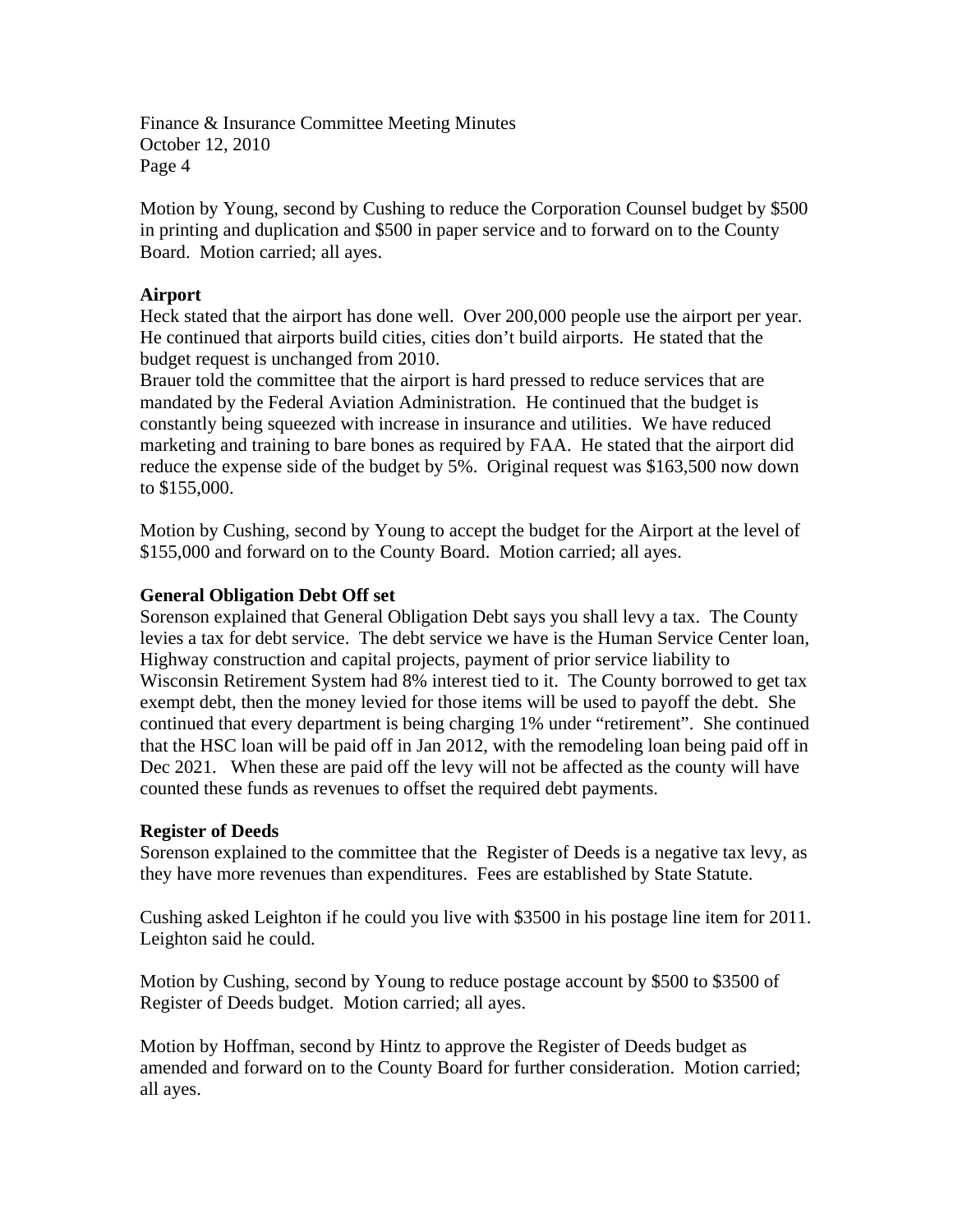#### **Planning & Zoning**

Jennrich presented the Planning and Zoning budget for 2011 which reflects the 5% decrease as requested. He continued that he did not expect any dramatic increases in revenue for 2011. He recommended to the committee not to increase revenues for his budget past \$375,000.

Motion by Cushing, second by Wolk to reduce line item 531201, Publication & Legal Notices by \$2000 to \$10,000 and reduce line item 531302, Employee Auto Allowance by \$3,000 to \$22,000. Motion carried; all ayes.

Motion by Hoffman, second by Hintz to approve the Planning  $\&$  Zoning budget as amended and forward to the County Board for consideration. Motion carried; all ayes.

#### **Revolving Loan Fund**

Sorenson explained this fund is for money that the County has gotten from Wisconsin Dept of Commerce. Oneida County loans it out and collects payments and interest. This money is not used to off set the levy.

#### **Debt Service**

None at this time, offset by outside revenues. Bonds Prior Service Liability \$159,000. Human Service Center loan \$105,000. Economic Development Trust Fund Loan/ ABX Building.

#### **Airport Construction Fund**

This money comes in from the sale of property at Airport. Passenger facility fees. Goes into this restrictive fund for construction. Not used to reduce levy.

#### **Construction Fund**

Purchase of the Northern Advantage Job Center/ buying the building.

Hintz asked about placing money in the budget for the sale of the WPS building. Sorenson said she would not recommend doing that. She continued that it would be better to budget zero and if the building is sold the money would roll back to the general fund, which is where the money came from to buy the building to begin with.

Sorenson explained that the money for remodeling the Northern Advantage Job Center will go into this fund. She continued that no remodeling dollars are included in the current resolution. This would come by a separate resolution or an amendment to budget in November.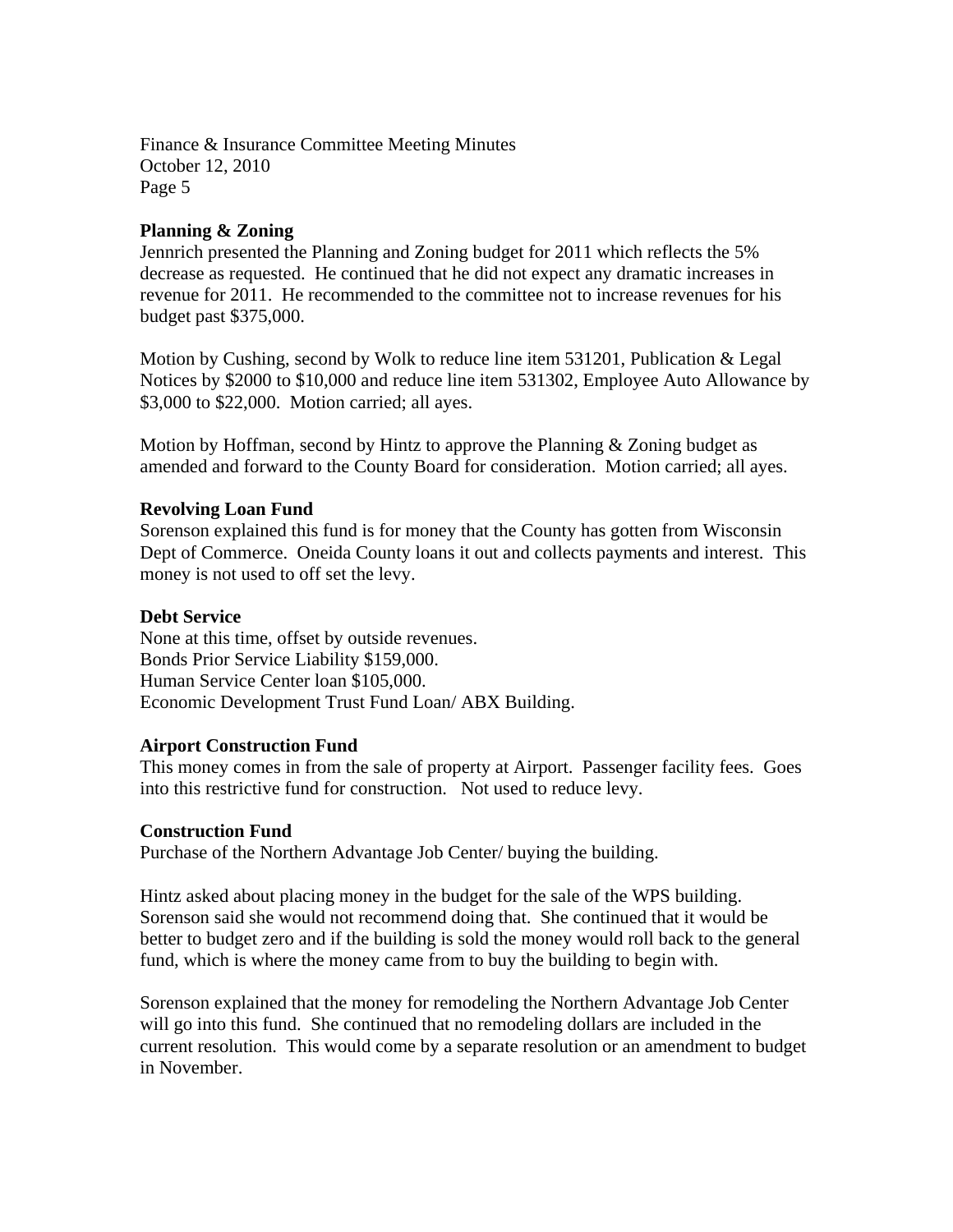Hintz told the committee that he will be asking for the remodeling number at the County Board Meeting before the board considers the resolution to purchase the building.

#### **Construction Transfers**

This is money coming in from General Fund plus donations and fund raised money from Department on Aging.

#### **Health and Welfare Trust Account.**

Prior to 2004, County was self funded for Health Insurance. This is the balance of that account. It is restricted for health insurance costs only. This fund will be used to pay for lump sum payouts for people retiring over the next four years into their HRA accounts.

Motion by Cushing, second by Hoffman to approve and forward the Revolving Loan Fund, Debt Service, Airport Construction Fund, Construction Fund, and Health and Welfare Trust Account budgets to County Board as presented. Motion carried; all ayes.

Caucus until 1:30pm

Cushing called the committee back to order at 1:30 pm.

#### **Public Health**

Conlon distributed a summary for 2011 budget which outlines where money is coming from as well as expenses. She continued that most of the department revenue comes from insurance payments: Medicaid, Badger Care and Badger Care Plus. About 105,000 generated in flu revenue, huge in the dept budget. 33% is tax levy, 22% grant and 45% is from fees and insurance payments.

Sorenson told the committee that the requested 5% cut for this budget is \$1500, and the department actually reduced this budget by \$28,500.

Motion by Hoffman, second by Wolk to approve the Public Health budget as presented and forward on to the County Board for further consideration. Motion carried; all ayes.

# **UW Extension/Land Conservation**

## **Fair**

Kuzlik presented the budget for the Fair. He explained that the Fair is requesting \$5000 less than what was budgeted in 2010. He continued that the Fair has a carry forward amount of \$13,000 to his year. Unfortunately there was an unexpected bill of an additional \$6,100 for electrical issues this year. The City has \$30,000 to improve electrical structure at Pioneer Park in 2011. Kuzlik stated that the Fair is on the right track, but due to the unforeseen expense, not as far progressed as had been hoped. Kuzlik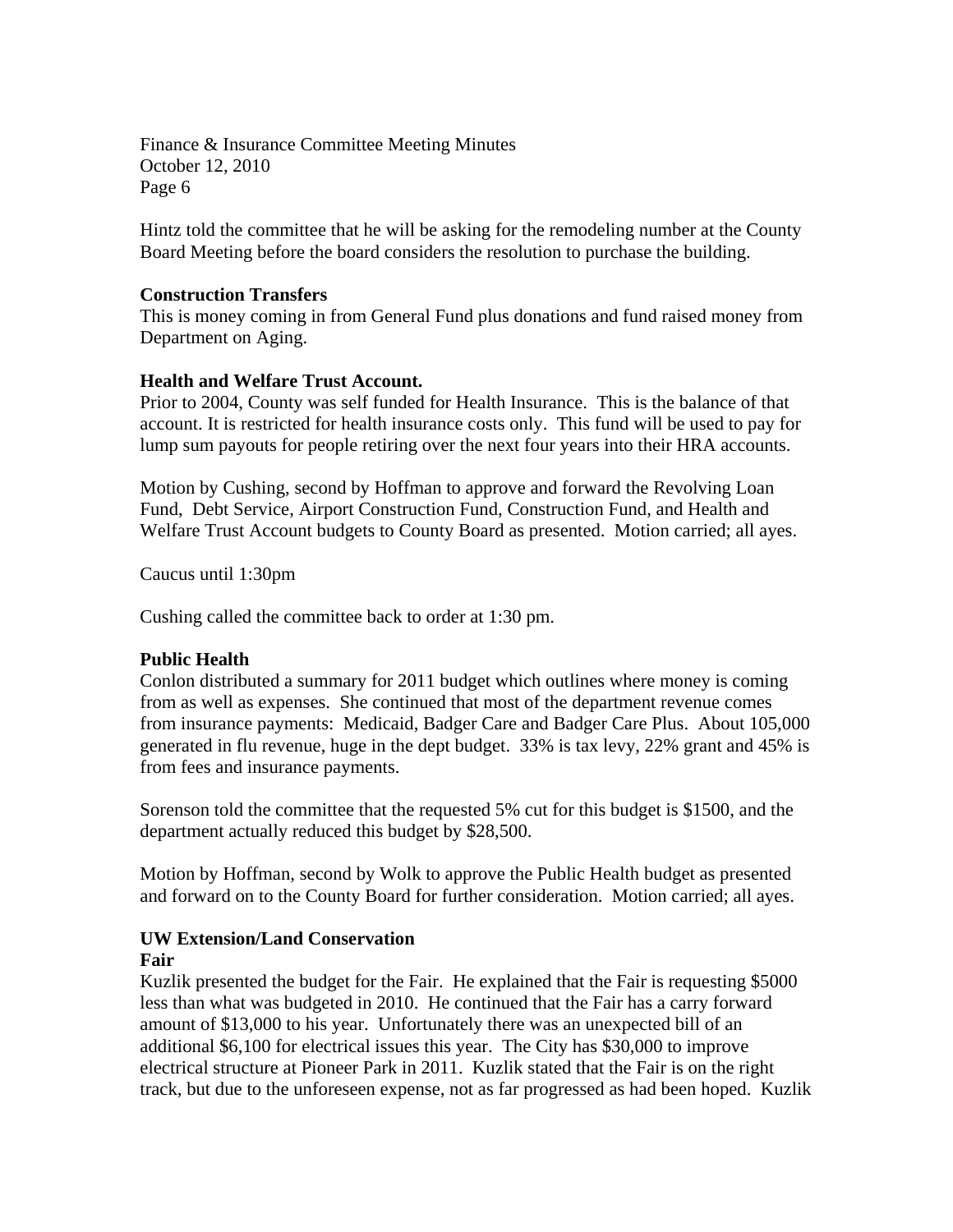told the committee that the attendance has been increasing and was up to 18,000 for 2010.

Motion by Hoffman, second by Wolk to approve the UW Fair budget as presented and forward to the County Board for further consideration. Motion carried; all ayes.

#### **UW Extension**

Kuzlik presented the UW Extension budget.

Motion by Cushing, second by Hoffman to reduce line item 531302 Auto Allowance by \$1000 to \$8500. Motion carried; all ayes.

Motion by Wolk, second by Young to reduce line item 531453 Workshops and Programs by \$500 to \$1000. Motion carried; all ayes.

Motion by Cushing, second by Wolk to approve the UW Extension budget as amended and forward to County Board for further consideration. Motion carried; all ayes.

#### **Northwoods Saves Budget**

Kuzlik explained that all money comes in as donations, usually from banks and service organizations. One part time executive director is hired for this program. He continued that none of these dollars are on the tax levy.

Motion by Wolk, second by Cushing to approve the Northwoods Saves budget as presented and forward on to the county board. Motion carried; all ayes.

#### **Land & Water Conservation**

Hollands told the committee that DATCAP has increased the staffing grants to \$121,746 for 2011. Hollands explained to the committee that approximately 18 months ago, a part time employee left Land and Water Conservation for another county position. The LRES Committee discussed the vacancy and made a motion to deny filling the part time position as there were many unknowns in the future due to the merger of Land and Water Conservation and UW Extension Departments. Hollands stated that she felt it was premature to eliminate the position as the two departments are still not co-located. She told the committee that the Land and Water Committee recommended reinstating the part time position for 2011.

Sorenson explained that the position was eliminated through the six month vacancy review process. She continued that the position had been vacant all of 2010 and only \$1400 has been spent for LTE hours and \$5 in overtime.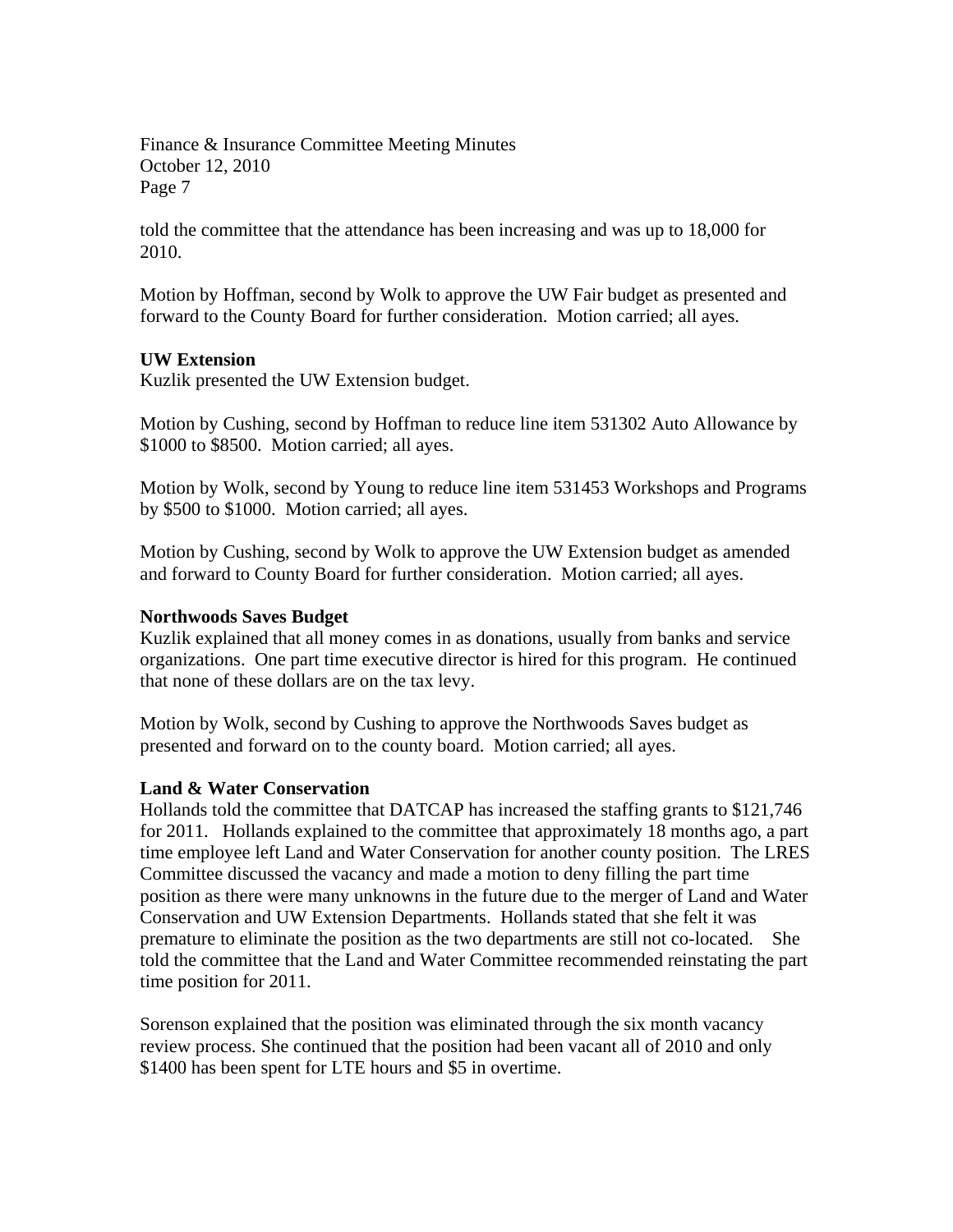Hollands explained that the department has tried to get by on the least amount of LTE and overtime hours possible. She stated that the department would be hard pressed to provide services without the added support.

Rudolph asked the committee to consider that if the department doesn't have adequate staff now to implement the goals and objectives in the Land & Water Resource Management Plan that the county is in jeopardy of losing staffing grant money. He continunued that it behooves the county to support the implementation of what is called for in Land Resource Plan and not to jeopardize the staffing grant monies.

Cushing stated that the Finance Committee does not have jurisdiction to add a position to the budget. The request has to go to the LRES Committee. He finished by stating that if the LRES Committee agrees to the position, the budget can be amended at the November meeting to add the position. The next LRES Committee meeting is scheduled for October  $27<sup>th</sup>$  at 9:00am.

Motion by Cushing, second by Hintz to reduce line item 531305 by \$200; reduce line item 531406 by \$200, reduce line item 531102 by \$250, and line item 531302 by \$250. Motion carried; all ayes.

Motion by Hintz, second by Cushing to approve the Land and Water Conservation Budget as amended and forward it on to County Board for further consideration. Motion carried; all ayes.

#### **Department on Aging**

Dianne Jacobson gave a handout to the committee regarding the funding for the Department on Aging. 33.25% of the budget comes from Tax Levy. She told the committee that the budget proposed is a 9.9% reduction in tax levy.

Cushing stated that the committee appreciates the 9.9% reduction, however are looking at finding more dollars to hit the committee's target of 3%.

Jacobson told the committee she had reviewed the budget while waiting and suggested cuts in the Other Supplies line items.

Motion by Hoffman, second by Wolk to reduce line item 531901 from page 181 of the budget by \$500. Motion carried; all ayes.

Motion by Hoffman, second by Wolk to reduce line item 531901 from page 193 of the budget by \$500 Motion carried; all ayes.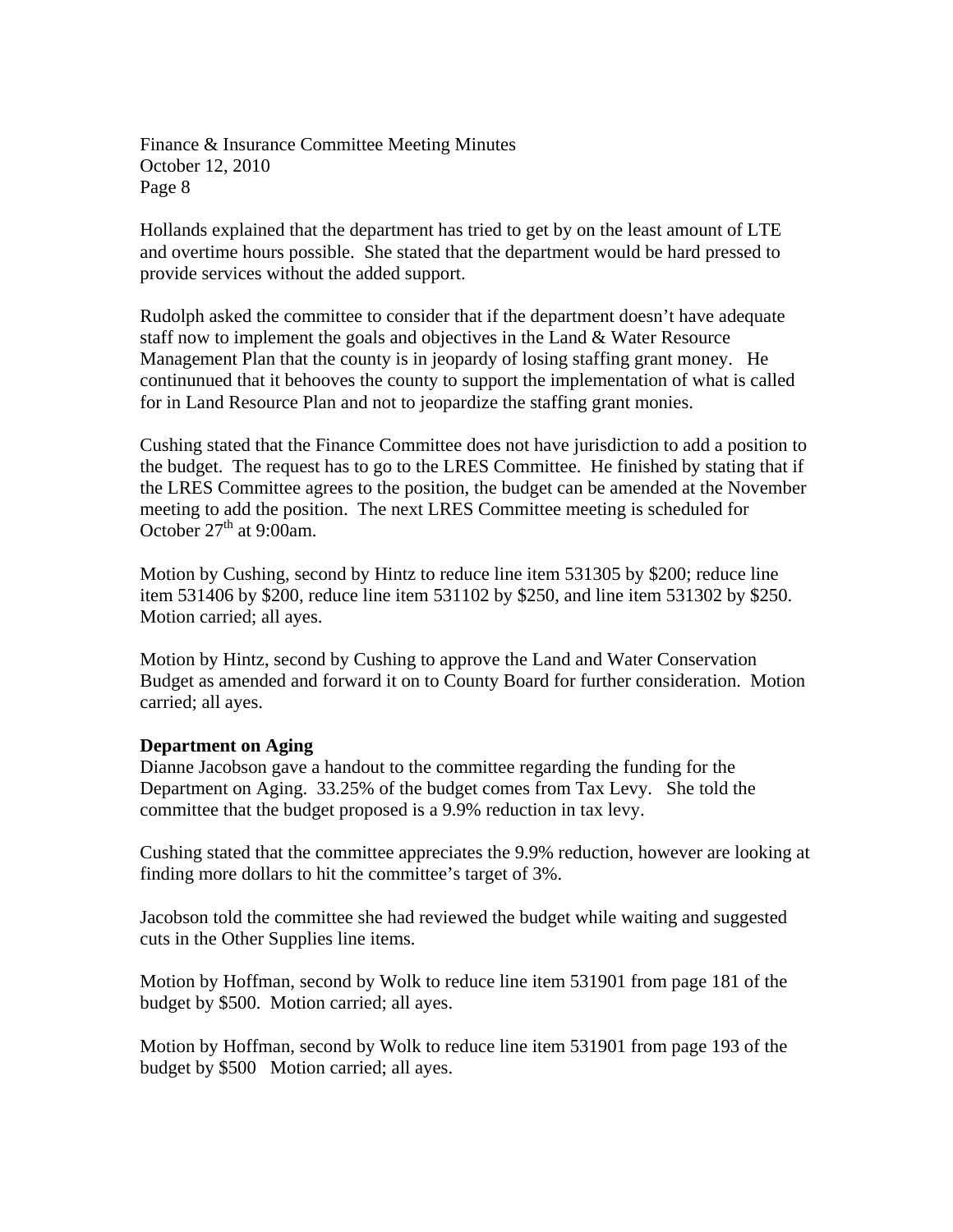Motion by Hoffman, second by Wolk to reduce line item 531901 from page 196 of the budget by \$500. Motion carried; all ayes.

Motion by Hoffman, second by Wolk to approve the Department On Aging budget as amended and forward to the County Board for further consideration. Motion carried; all ayes.

#### **Land Information**

Romportl explained that his department administers Chapter 18 of County Code. He told the committee that the budget being presented represents a reduction of \$3375.

Cushing stated the committee is asking all departments to come up with additional monies.

Romportl explained that line item 521905 Land Information Project Monies is funded in two ways; by tax levy and land records retained fees from Register of Deeds. He continued that in 2010 the levy portion was reduced from \$50,000 to \$25,000. This could be reduced by \$2,625 for 2011.

Cushing asked what else is covered under other professional services

Romportl explained that line item is used for corner restorations after road construction projects are completed.

Motion by Cushing, second by Hintz to reduce line item 521901 by \$2,000 and reduce line item 521905 by \$4,000. Motion carried; all ayes.

Motion by Hoffman, second by Wolk to approve the Land Information budget as amended and forward it on to the County Board for further consideration. Motion carried; all ayes.

#### **Tax Deed Expense Account**

Sorenson told the committee that this account was reduced by the requested 5%.

Motion by Cushing second by Hoffman to approve the Tax Deed Expense Account as presented and forward on to the County Board for further consideration. Motion carried; all ayes.

#### **Libraries**

Sorenson explained that the Libraries are like the airport. The County gives a dollar amount; it is not broken down by personnel and non-personnel items.